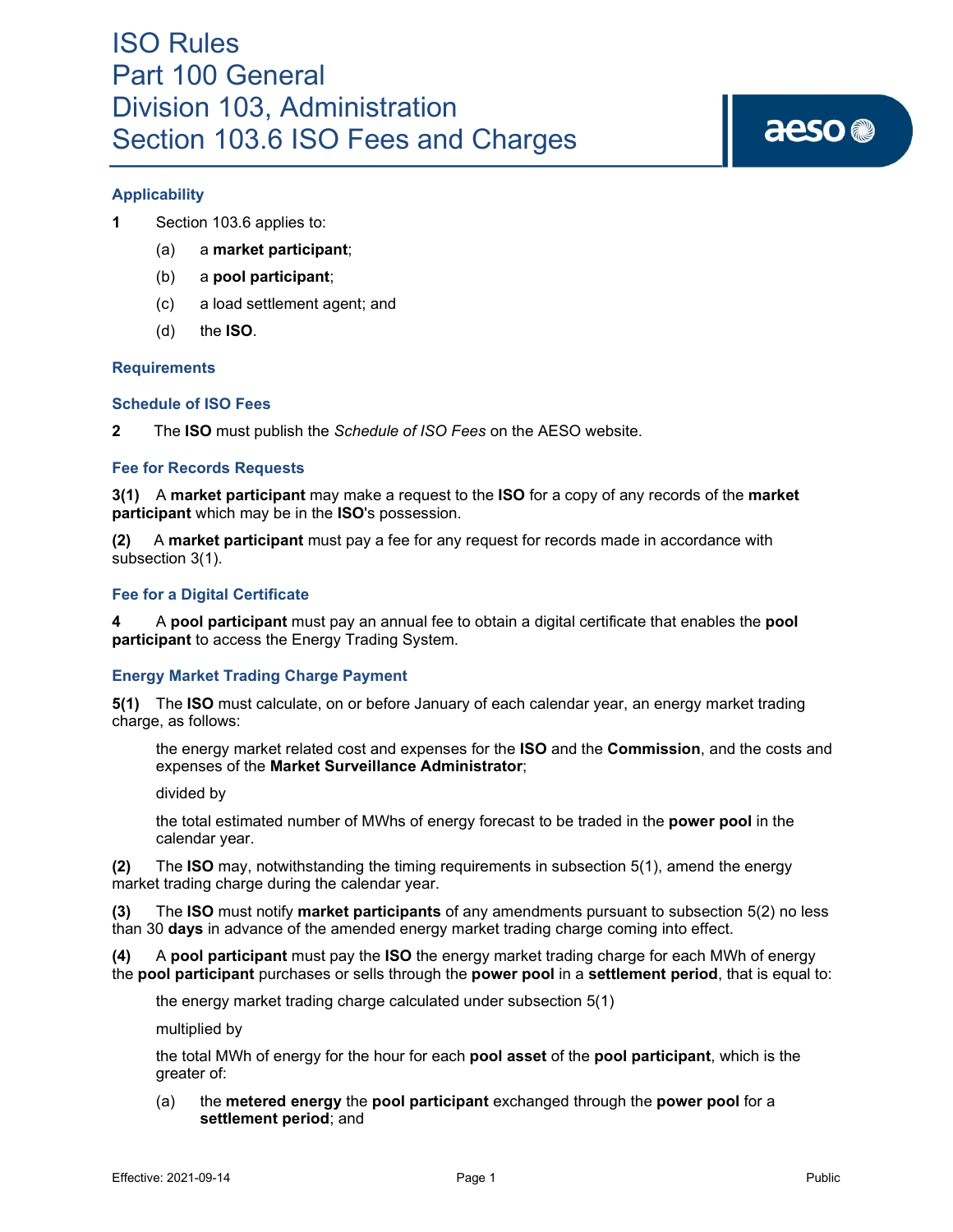### ISO Rules Part 100 General Division 103, Administration Section 103.6 ISO Fees and Charges

aeso<sup>®</sup>

(b) the volumes of any registered **net settlement instructions** of the **pool participant**.

#### **Charge for Energy from a Long Lead Time Asset Net Costs**

**6(1)** A **pool participant** must pay to the **ISO** a pro rata charge to recover any **incremental generation costs**, net of energy receipts revenue paid by the **ISO** in accordance with subsection 5 of Section 103.4 of the **ISO rules**, *Power Pool Financial Settlement*, if:

- (a) the **ISO** must pay any **pool participant** for energy from a **long lead time asset** in accordance with subsection 5 of Section 103.4 of the **ISO rules**, *Power Pool Financial Settlement*; and
- (b) the **pool participant** has energy consumption during the applicable **settlement interval**.

**(2)** The **ISO** must, for any **settlement interval** where the energy from a **long lead time asset** was actually required, or was forecasted but not actually required, calculate an **incremental generation costs** pro rata charge for every **pool participant** with energy consumption during the **settlement interval**, as follows:

the net **incremental generation costs** amount paid in accordance with subsection 5 of Section 103.4 of the **ISO rules**, *Power Pool Financial Settlement*, to the **pool participant** issued the **directive** for energy from a **long lead time asset**;

divided by

the total energy consumption of every **pool participant** during the **settlement interval** where the energy from a **long lead time asset** was actually required or was forecasted to be required*.*

#### **Pool Participant Payment Default Charge**

**7(1)** The **ISO** may, if the **ISO** does not receive full payment of any outstanding **financial obligation** amount owed by a **pool participant** by the close of business on the 10th **business day** following the date the **financial obligation** was due, then after realizing on any **financial security** of the **pool participant**, calculate a payment default charge as follows:

the outstanding **financial obligation** amount, net of any realized **financial security** amounts, of the defaulting **pool participant** for the applicable **settlement period**

divided by

the total amount of energy exchanged through the **power pool** by all **pool participants** during the applicable **settlement period**

**(2)** The **ISO** must allocate the payment default charge to all **pool participants** on a pro rata basis to each MWh of energy that **pool participants** exchanged through the **power pool** during the **settlement period** for which the **ISO** did not receive full **financial obligation** payment from the defaulting **pool participant**, as outlined in subsection 7(1).

**(3)** The **ISO** must include the payment default charge as a payment obligation for the **pool participants** referred to in subsection 7(2) in the next **power pool** statement the **ISO** publishes following the calculation and allocation of the payment default charge under this subsection 7.

**(4)** The **ISO** must apply the payment default charge amounts the **ISO** receives from the **pool participants** to settle any outstanding **financial obligation** amount that remains owing from the defaulting **pool participant**.

**(5)** The **ISO** must credit and refund that recovered amount on a pro rata basis to the **pool participants** who paid the **ISO** as referenced under subsection 7(4), if the **ISO** has received payment default charge amounts from **pool participants** under subsection 7(4) and the **ISO** is successful in recovering any outstanding **financial obligation** amount from the defaulting **pool participant** referred to in subsection 7(1).